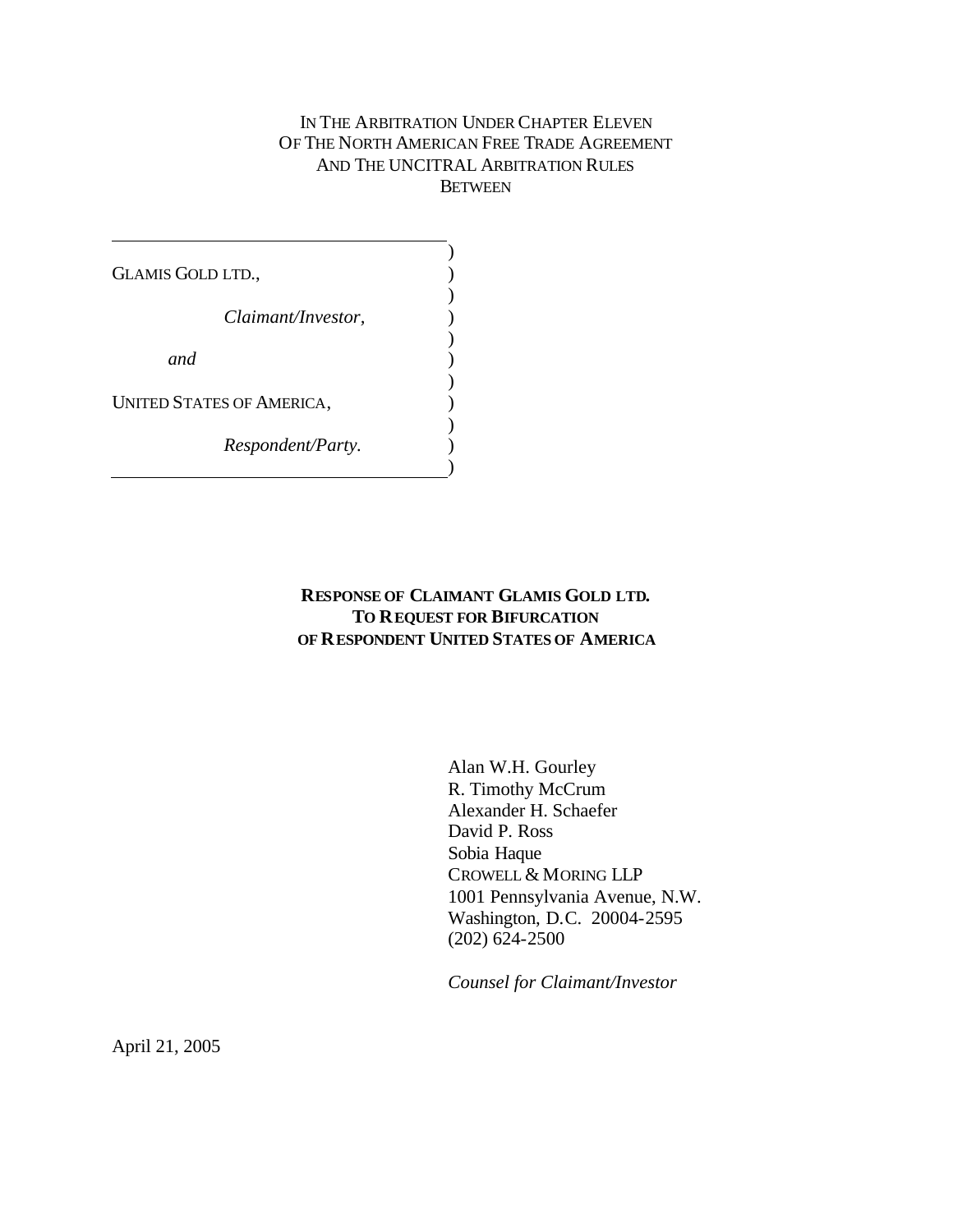# **TABLE OF CONTENTS**

| I. |                                                                    |                                                                                                                            |                                                        |  |
|----|--------------------------------------------------------------------|----------------------------------------------------------------------------------------------------------------------------|--------------------------------------------------------|--|
| Π. |                                                                    |                                                                                                                            |                                                        |  |
|    | The United States Has Provided No Justification To Bifurcate<br>A. |                                                                                                                            |                                                        |  |
|    | <b>B.</b>                                                          | Respondent's Partial Challenge to Claimant's Article 1110<br>Expropriation Claim Is Neither A Jurisdictional Challenge Nor |                                                        |  |
|    |                                                                    | 1.                                                                                                                         |                                                        |  |
|    |                                                                    | 2.                                                                                                                         | The Impact Of The California Statute And Regulation Is |  |
|    |                                                                    | 3.                                                                                                                         |                                                        |  |
| Ш. |                                                                    |                                                                                                                            |                                                        |  |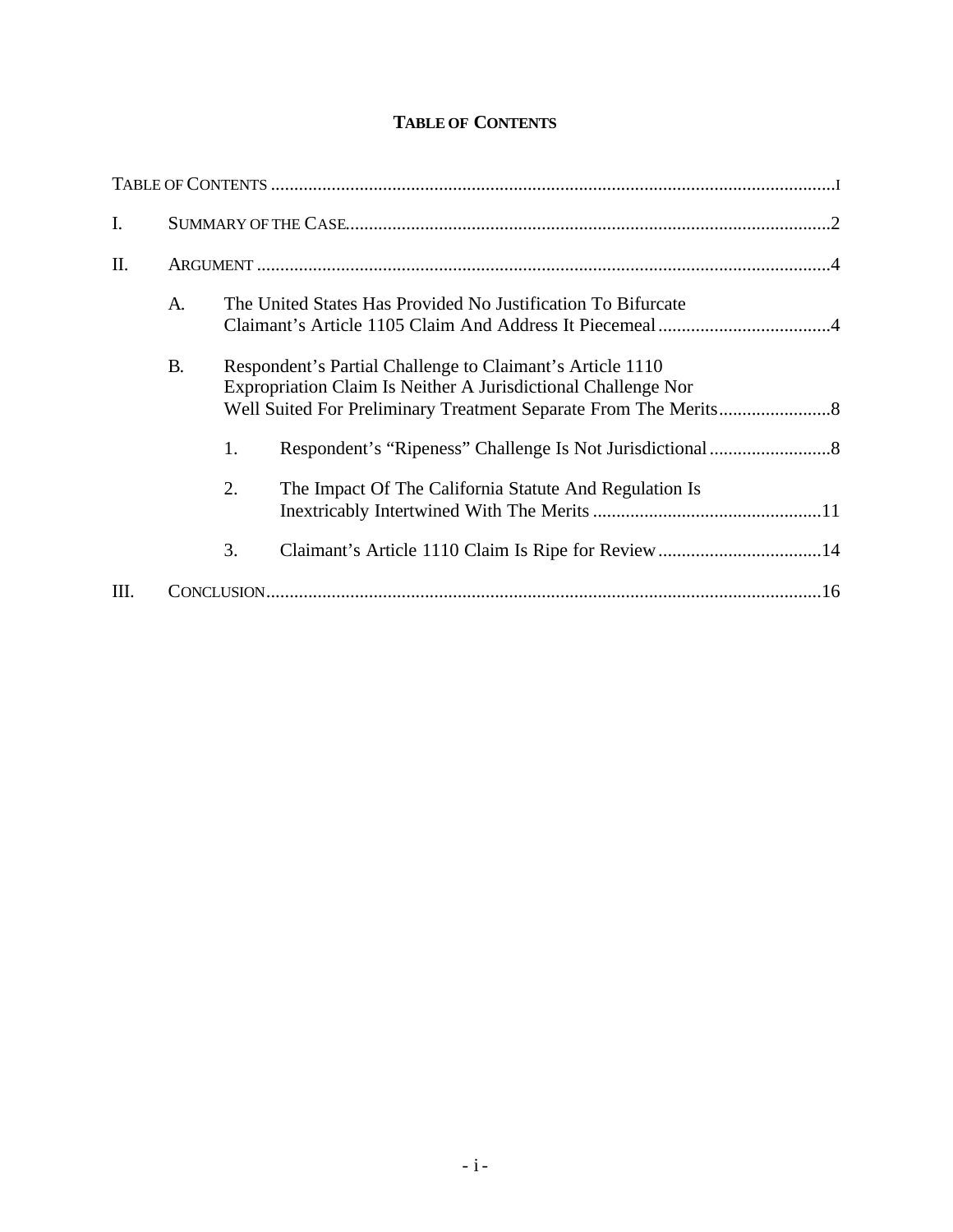#### IN THE ARBITRATION UNDER CHAPTER ELEVEN OF THE NORTH AMERICAN FREE TRADE AGREEMENT AND THE UNCITRAL ARBITRATION RULES **BETWEEN**

GLAMIS GOLD LTD., *Claimant/Investor, and* UNITED STATES OF AMERICA, *Respondent/Party.* ) ) ) ) ) ) ) ) ) ) )

#### **RESPONSE OF CLAIMANT GLAMIS GOLD LTD. TO REQUEST FOR BIFURCATION OF RESPONDENT UNITED STATES OF AMERICA**

Nineteen months after Claimant Glamis Gold Ltd. ("Glamis" or "Claimant") first presented its two NAFTA Chapter Eleven claims to the United States, Respondent for the first time suggests that alleged defects in Glamis' claims merit preliminary consideration. While Respondent baldly asserts it seeks resolution of only discrete "legal" issues, its "preliminary challenges" actually present the Tribunal with a fact intensive inquiry of the relevance of key events that Respondent would like to lop off Claimant's case, some on the grounds that Glamis is objecting too late and some on the grounds that Glamis is objecting too soon. In the end, neither challenge would dispose of either of Glamis' claims – which are both premised on the same operative set of facts – and preliminary consideration would simply invite either: (a) a full review of the events leading up to Glamis' loss of its valuable mineral rights in the Imperial Mine project (a review that would occur at the merits stage in any event); or (b) some undefined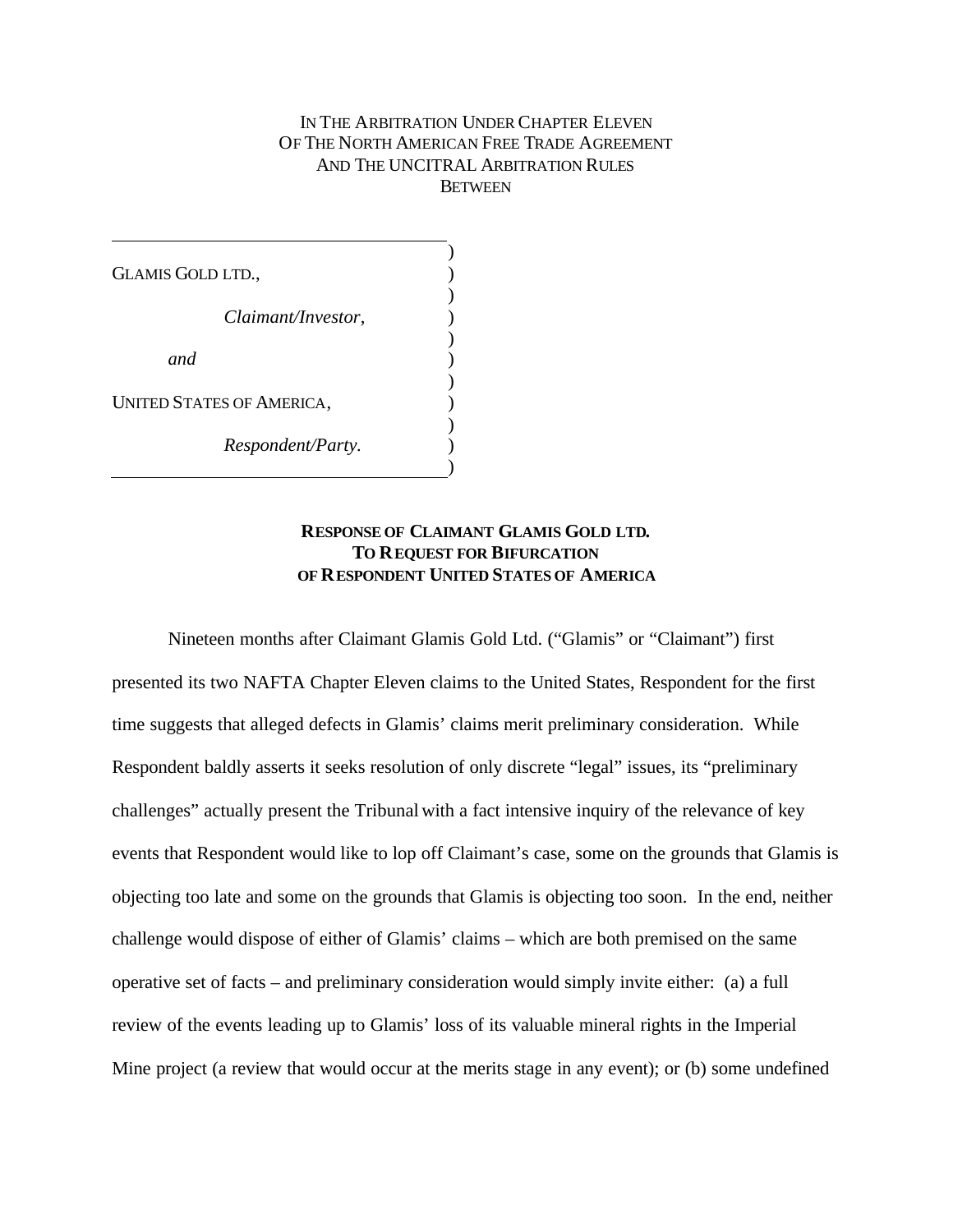and truncated review that would compel the Tribunal to guess on the basis of an incomplete record the relevance of the events (consideration of which Respondent seeks to preclude). Neither approach makes practical or legal sense at this preliminary stage.

#### **I. SUMMARY OF THE CASE**

In light of Respondent's Request for Bifurcation ("Bifurcation Request"), it is useful to restate and summarize the claims that Glamis actually has brought before the Tribunal. Claimant's Notice of Arbitration lays out two claims: (1) an Article 1105 claim based on Respondent's unfair, illegal and inequitable treatment – at both the federal and state level – of Claimant's effort to commence gold mining operations at the Imperial Mine site; and (2) an Article 1110 expropriation claim based on a series of actions that together constitute an indirect expropriation of Glamis' vested property rights to mine the valuable gold deposits at the proposed Imperial Mine site.

With respect to Article 1105, Glamis alleges – which is all that is required at this stage – that a course of conduct involving a series of federal and state government actions *and* omissions violate the minimum standard of treatment accorded to investors in accordance with international law, including fair and equitable treatment. At some point in the late 1990s, not precisely known to Glamis, the political leadership of the U.S. Department of Interior decided to interject itself into the consideration of Glamis' proposed Plan of Operation that relied on conventionally accepted mining practices at the Imperial Mine. The definitive adverse action was taken January 17, 2001, as the sun was setting on the Clinton Administration and then-Secretary Babbitt issued a Record of Decision denying Glamis' Plan of Operation. While the new administration correctly overturned that illegal and arbitrary denial many months later, damage had already been done. In any event, Respondent has failed to act since that time to approve the Plan of Operation, or even to identify any further issues that Glamis should (or could) address.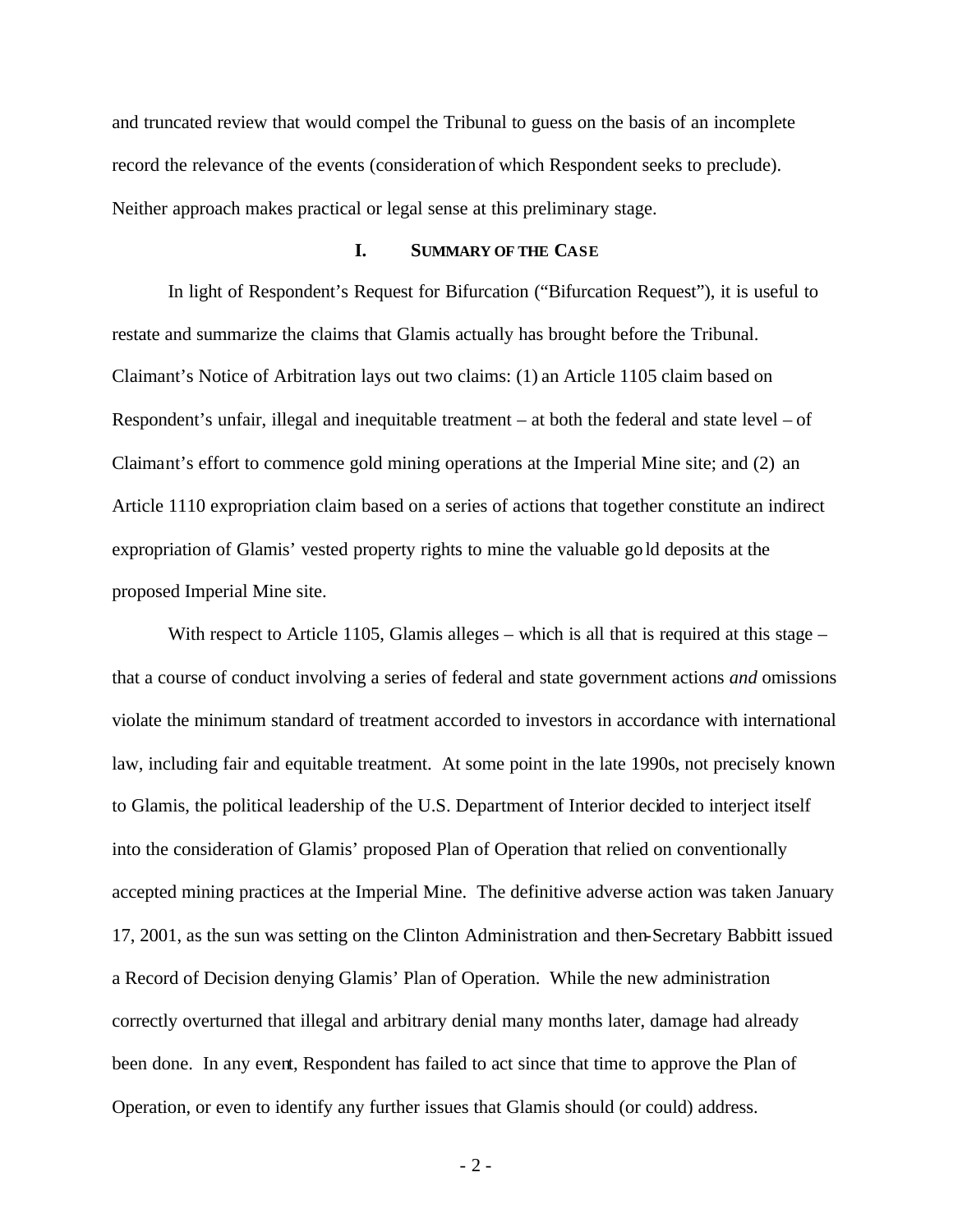Likewise, the State of California has unfairly and inequitably withheld approval throughout the same period, continuing to this day.

The Notice of Arbitration further alleges – as required by Article 1117 – that this unfair, illegal and inequitable treatment by federal and state regulatory authorities has injured Glamis in at least two respects. By virtue of its valid federal mining claims (confirmed by the Bureau of Land Management to be valid in a formal *Mineral Report* on September 27, 2002),<sup>1</sup> Glamis held recognized vested property interests and the right to mine its economically viable gold deposit.<sup>2</sup> Both the unfair, illegal and inequitable denial of Glamis' Plan of Operation in January 2001 – well within the three years prior to Glamis' Notice of Arbitration – and the subsequent and continuing withholding of approvals have denied Glamis the opportunity to commence mining operations, recoup its \$15 million investment in developing the mine or otherwise to reap the nearly \$50 million appraised fair market value of the confirmed gold ore deposit subject to its mining claims.

<sup>1</sup> *See* Notice of Arbitration, at 9.

<sup>&</sup>lt;sup>2</sup> Respondent apparently does not contest that Claimant's mineral claims constitute a property right protected against uncompensated expropriation. The law on this point is clear. *See Freese v. United States*, 226 Ct. Cl. 252, 256 (1981) ("It is a matter beyond dispute that federal mining claims are 'private property' enjoying the protection of the fifth amendment."); *see also North Am. Transp. & Trading Co. v. United States*, 53 Ct. Cl. 424, 429 (1918), *aff'd,* 253 U.S. 330 (1920) ("the mining claim of the plaintiff … was its property, and if taken from it by the United States it is entitled to just compensation therefore.…"). Thus, "[o]nce there has been a valid discovery and a proper location, an unpatented mining claim is real property in the highest sense,"*Skaw v. United States*, 13 Cl. Ct. 7, 60-61 (1987), and the "locator or owner of [the] unpatented mining claim, properly located, has a vested property interest therein. This has been universally recognized by the courts." *Shell Oil Co. v. Andrus*, 591 F.2d 597, 603 (10th Cir. 1979), *aff'd,* 446 U.S. 651 (1980); *see also United States v. Locke*, 471 U.S. 84, 104 (1985); *Wilbur v. Krushnic*, 280 U.S. 306, 316 (1930).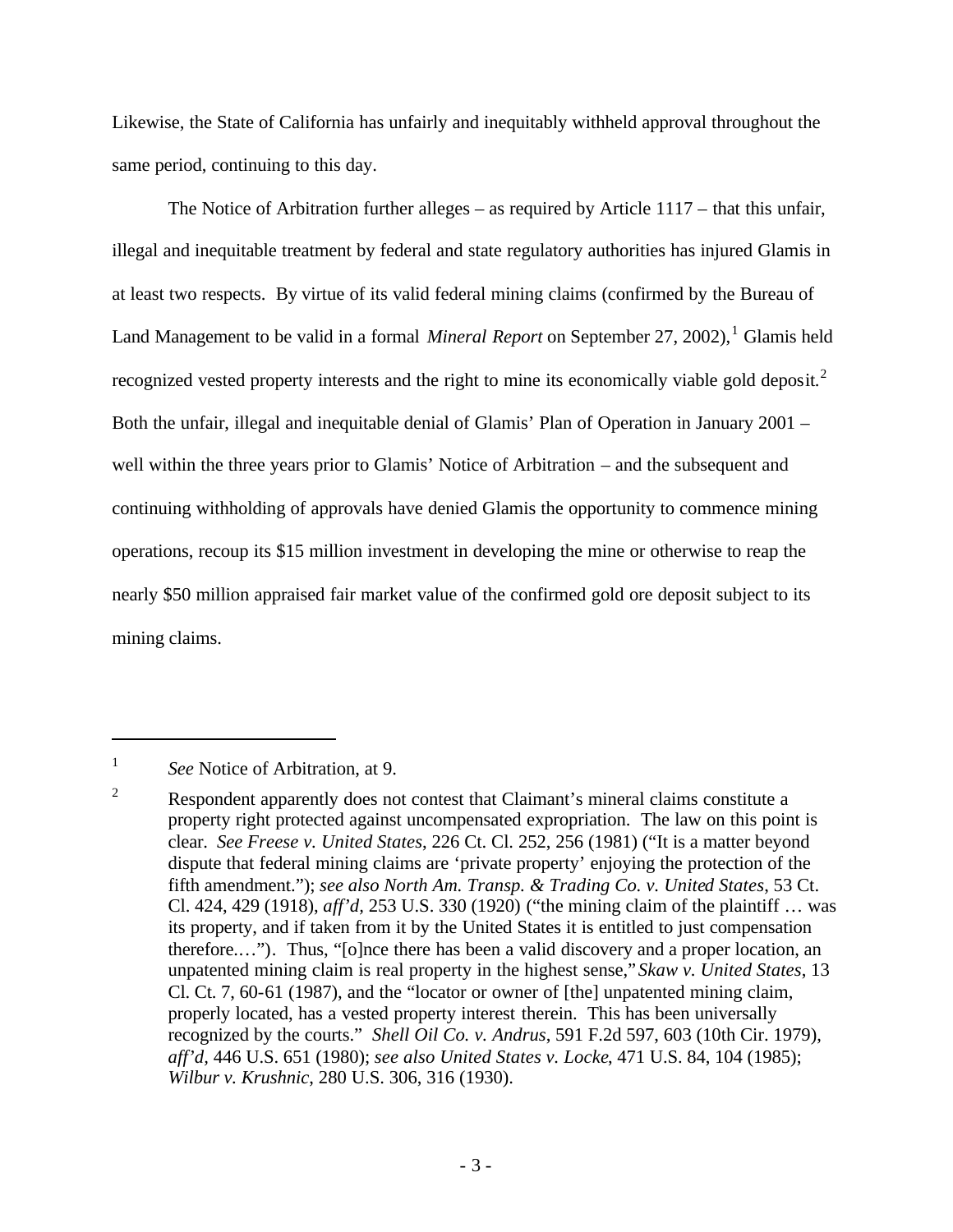Claimant's Article 1110 claim is premised on this same series of federal and state acts and omissions culminating in the State of California's effective elimination of open pit metallic mining, even on federal lands in the California Desert. The Notice of Arbitration alleges that as a result, Glamis' mining claims – conservatively appraised to be worth approximately \$50 million – are now worthless.

### **II. ARGUMENT**

Bifurcation of Respondent's objections in this proceeding is inappropriate. Neither preliminary challenge goes to the Tribunal's jurisdiction of the two claims that Claimant has actually brought. In any event, neither challenge can be decided in the abstract and instead requires the same comprehensive review of the federal and state mining approval process that will decide the merits of this dispute.

## **A. The United States Has Provided No Justification To Bifurcate Claimant's Article 1105 Claim And Address It Piecemeal**

Respondent's Request for Bifurcation does not seek to challenge Glamis' entire Article 1105 claim as a preliminary matter.<sup>3</sup> Rather, Respondent apparently would have the Tribunal carve the Article 1105 claim up into a series of mini-claims, with each action by the state or federal government standing alone as a separate and distinct claim. Respondent's approach makes no practical or legal sense and the Tribunal should reject it.

As a threshold matter, it is doubtful that Respondent's timeliness defense qualifies for preliminary treatment under Article 21(4) of the UNCITRAL Arbitration Rules. In the normal litigation context, whether a claim is timely asserted is not a jurisdictional issue, but rather an

<sup>&</sup>lt;sup>3</sup> The Statement of Defense of the United States of America also asserts that Glamis cannot prove a breach of an established international law standard of treatment, but it does not seek to divorce that defense from the merits.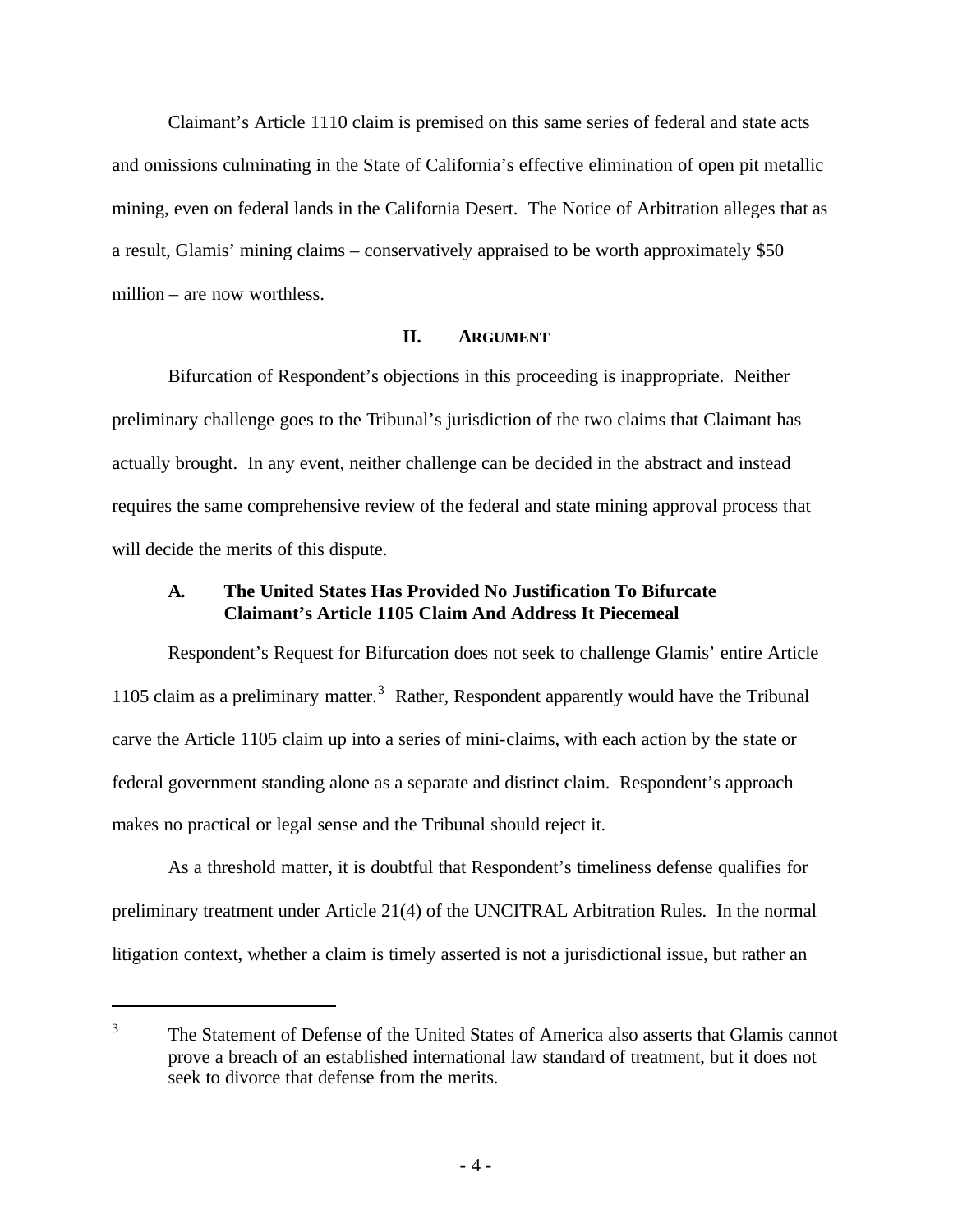affirmative defense for consideration as part of the merits of the dispute. Even if a timeliness defense could be considered jurisdictional in an arbitration proceeding, it would only relate to the scope of the consent to arbitrate. The very authority on which the Respondent relies for the unremarkable proposition that jurisdictional issues may be addressed initially also makes clear that it "may be difficult to separate examination of this issue [scope] from the merits . . . . This is not an easy matter."<sup>4</sup>

Certainly, the allegations in this case underscore that conclusion and counsel against splitting Claimant's Article 1105 claim into pieces, each to be addressed in isolation. Glamis is alleging a course of unfair, illegal and inequitable treatment by *both* federal and state government authorities that continues to this day. As both the Notice of Arbitration and the Statement of Defense make clear, the approval of mining operations on federal land is a complex process.<sup>5</sup> It involves a number of administrative actions at both the state and federal levels and includes input from numerous sources, some of which are more legally relevant than others. Significantly, the same series of events at the federal and state levels that are applicable to the Article 1105 claim are also applicable to the Article 1110 claim. In short, there simply would be no advantage – and Respondent has cited none – in attempting to address the legal or factual significance of specific federal or state government actions outside the context of the overall approval process. Claimant's Article 1105 and Article 1110 claims are premised on the same set of facts that encompass the entirety of Re spondent's conduct, including both acts and omissions.

<sup>4</sup> *See* Shabtai Rosenne, *The World Court – What It Is and How It Works*, at 101 (5th ed. 1995) (Respondent's Appendix, Tab 11).

<sup>5</sup> *See* Notice of Arbitration, ¶¶ 11-17; Statement of Defense, ¶ 4.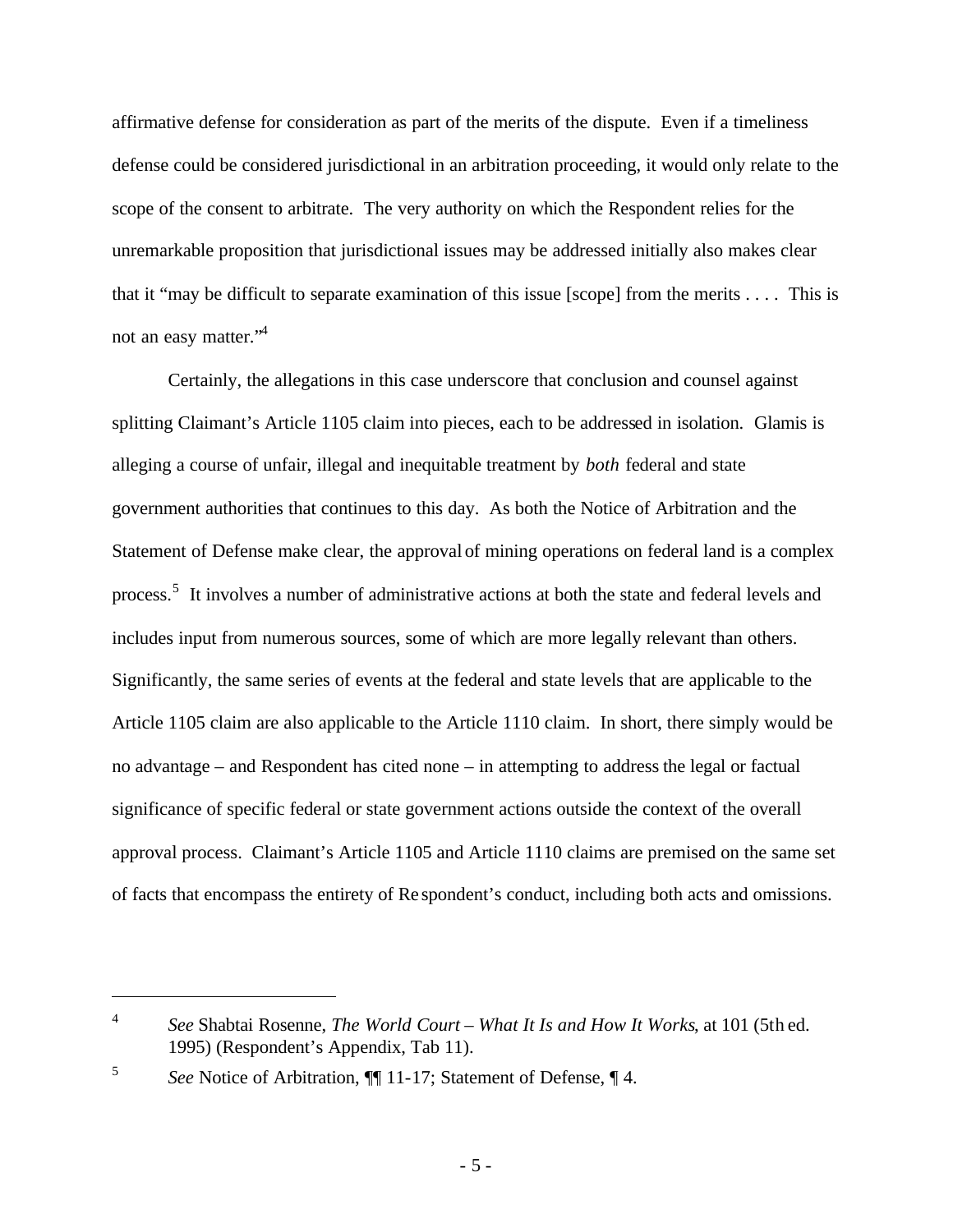Furthermore, Respondent is essentially asking the Tribunal to delay resolution of the merits in order to issue an advisory opinion premised on an assumption. To establish a timeliness defense, Respondent must first establish both: (a) that the allegedly untimely actions are "measures"; *and* (b) that each provides a separate and distinct basis for a claim. Yet the Respondent's Request to Bifurcate fails even to assert the first predicate for a timeliness defense, namely that the October 1999 Advisory Council on Historic Preservation letter, the nowrescinded December 1999 legal opinion by former Interior Solicitor Leshy (issued in January 2000), or the November 2000 Final Environmental Impact Statement/Environmental Impact Report ("EIS/EIR") constitute individual "measures."<sup>6</sup> The Request thus invites the Tribunal to enter a definitional quagmire with the potential for adverse consequences merely to address an issue that likely is completely irrelevant.

The definition of what constitutes a "measure" has been extensively litigated in some NAFTA arbitrations. While the United States has acknowledged – as Glamis alleges here – that both actions and omissions can be measures,<sup>7</sup> in the *Loewen* arbitration it vigorously contested whether the definition of measure could extend to various actions including court decisions and settlements.  $8\text{ In the end, whether the Final EIS/EIR and the Leshy opinion are distinct measures.}$ 

<sup>&</sup>lt;sup>6</sup> Respondent merely states: "To the extent that these actions constitute measures  $\dots$ ." Bifurcation Request, at 2.

<sup>7</sup> *See* Rejoinder on Competence and Liability of Respondent United States of America (*Mondev Int'l Ltd. v. United States*), ICSID Case ARB(AF)/99/2, at 5 (Oct. 1, 2001) ("As the written phase of this proceeding concludes, it is now undisputed that this Tribunal is competent to hear only claims for alleged breaches of Chapter Eleven based on *acts or omissions* of the United States . . . .") (emphasis added).

<sup>8</sup> *See, e.g.,* Memorial of the United States of American on Matters of Competence and Jurisdiction (*Loewen Group, Inc. v. United States*), ICSID Case No. ARB(AF)/98/3, at 27-39 (Feb. 15, 2000).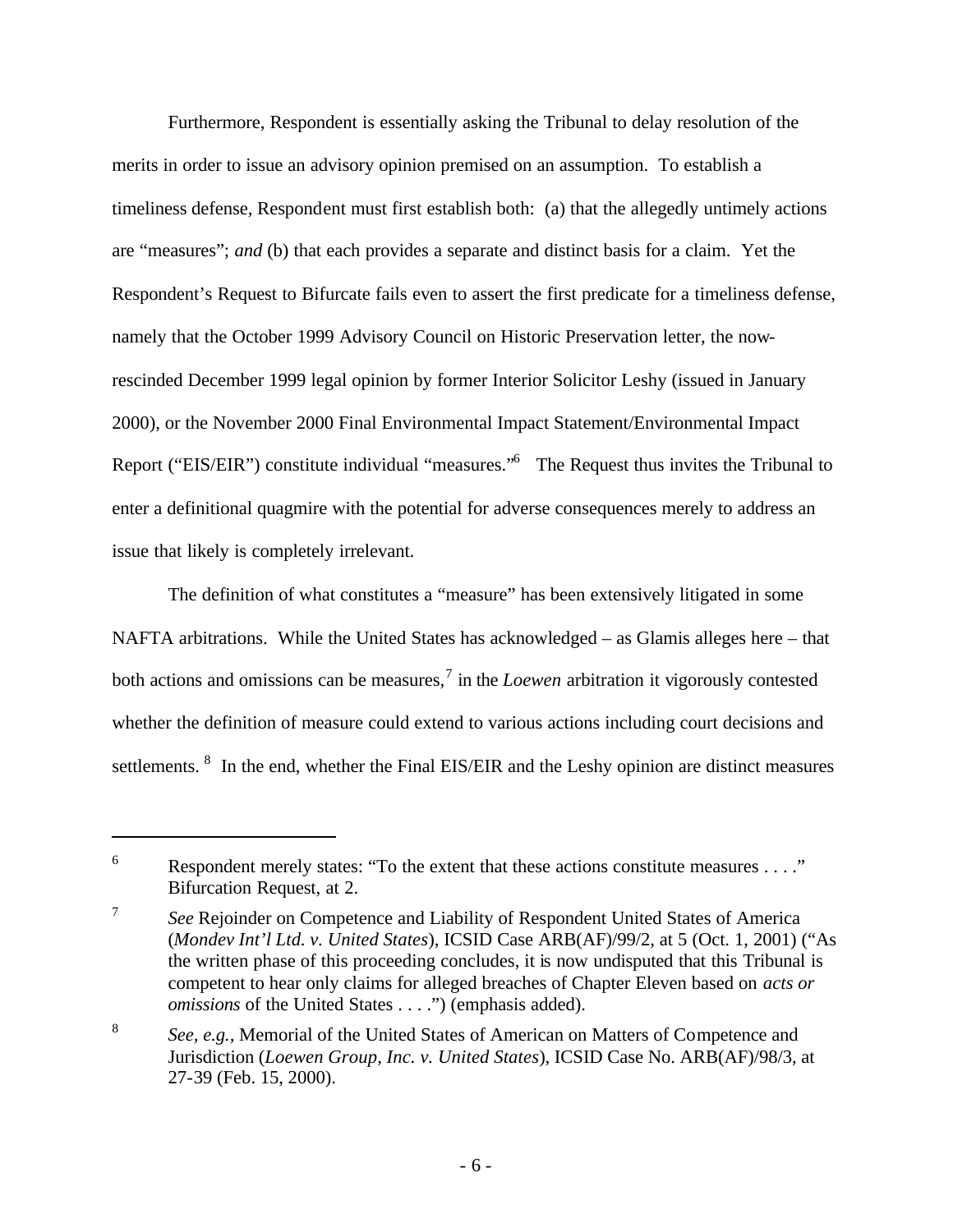is irrelevant unless there is some damage resulting from those actions that is distinct from the damage flowing from the Secretarial Record of Decision and the subsequent failure of the federal and state government authorities to comply with the law and approve Glamis' Plan of Operation.<sup>9</sup> The Tribunal will be in the best position to address this issue as part of the merits determination when it has all of the evidence and can review all of the federal and state actions in their complete context.

Furthermore, Respondent's request, if granted, would set an illogical and unworkable precedent. Potential claimants would be forced to file *seriatim* NAFTA claims after each and every possibly adverse party action in order to protect against subsequent challenges that discrete events are barred from consideration, even where such events constitute mere steps in a broader course of dealing that violates the investment protection afforded by Article 1105. Far from promoting efficiency, such a result would unnecessarily burden the system with overlapping claims seeking redundant relief.

In short, bifurcation of Respondent's timeliness objection is inappropriate, inefficient, and unnecessary, and the Tribunal should proceed to the merits in keeping with the terms of UNCITRAL Article 21(4).

<sup>&</sup>lt;sup>9</sup> Yet, Respondent does not even address this second element necessary to establish a timeliness defense. The closest it comes is the misleading suggesting that Glamis recognized immediate injury from the now rescinded Leshy legal opinion. *See* Bifurcation Request, at 2 n.3. What Respondent fails to tell the Tribunal is that the United States successfully objected and obtained dismissal of the case on the grounds that the Leshy opinion was not final agency action subject to review under the Administrative Procedures Act. In any event, close review of Claimant's pleadings in that case show its "injury in fact" argument looked to the future and the certainty of a Secretarial denial based upon the Leshy opinion. *See, e.g.,* Bifurcation Request App., Tab 8 at 12 ("Here, too, it is easy 'to presume specific facts' under which Glamis *will* be injured.") (emphasis added).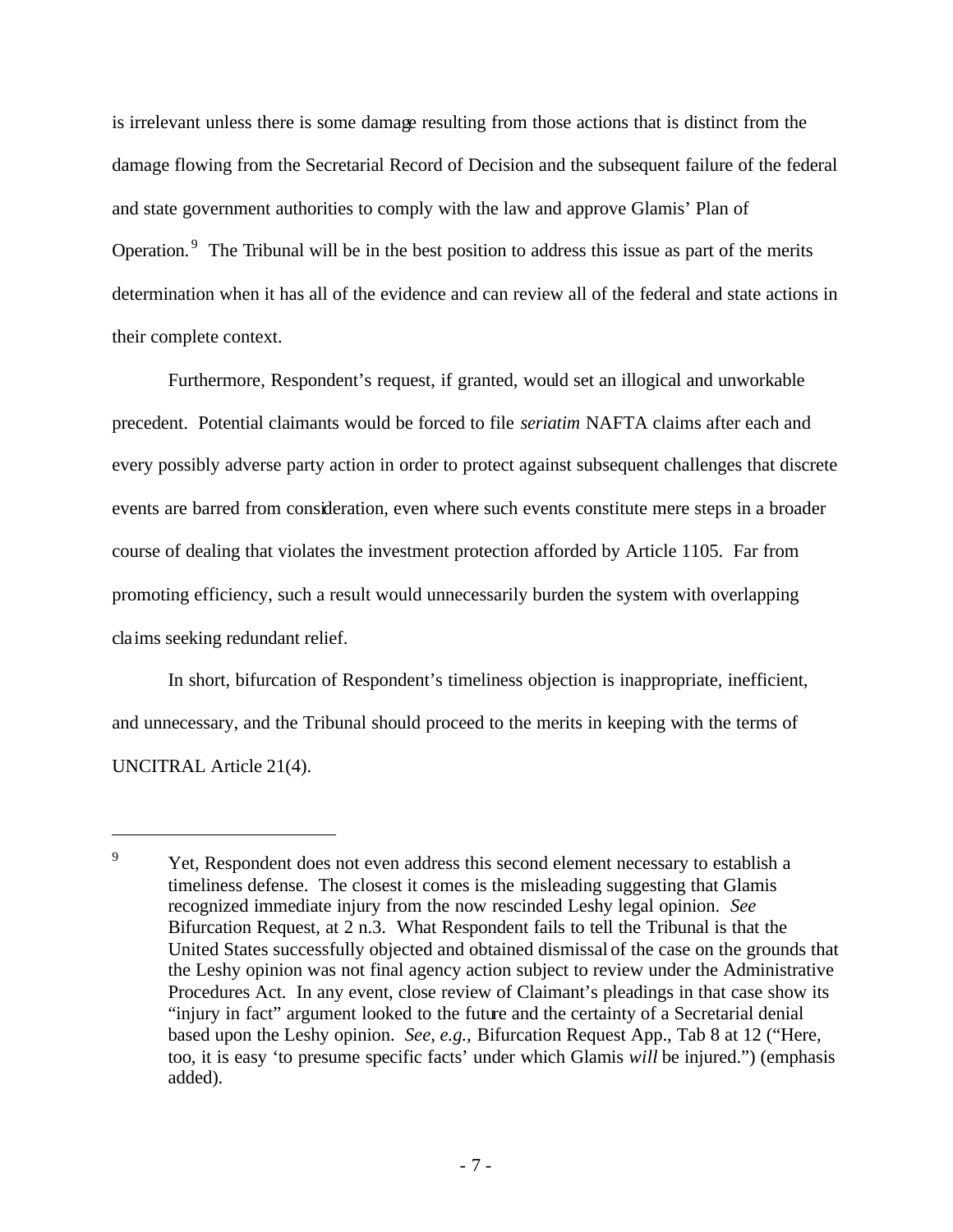## **B. Respondent's Partial Challenge to Claimant's Article 1110 Expropriation Claim Is Neither A Jurisdictional Challenge Nor Well Suited For Preliminary Treatment Separate From The Merits**

Somewhat inconsistently with its first assertion that Glamis has waited too long to bring its claim, Respondent also asserts that Glamis has not waited long enough. Although it has been over ten years since Glamis filed its Plan of Operation seeking to invoke its lawful right to extract gold from the Imperial mining claims, and more than two years since the State of California enacted legislation specifically designed and intended to "stop[] the Glamis Gold Mine proposal in Imperial County,"<sup>10</sup> Respondent nonetheless asserts that at least some aspects of Claimant's Article 1110 expropriation claim are not ripe for consideration.

No further delay in reaching the merits of Glamis' claims is warranted. First, Respondent's purported "ripeness" challenge is not jurisdictional nor is it dispositive of the Article 1110 claim. Second, Respondent's challenge is premised on the erroneous assumption that somehow these state actions can be segregated and addressed separately from the federal actions, all of which together constitute the measures resulting in the complete expropriation of Claimant's investment in the United States. Finally, the challenge fails in any event because Claimant's Article 1110 claim is demonstrably ripe for review.

## **1. Respondent's "Ripeness" Challenge Is Not Jurisdictional**

As a threshold matter, Respondent has not cited any authority to suggest that customary international law has even adopted the United States administrative law concept of "ripeness."<sup>11</sup>

<sup>&</sup>lt;sup>10</sup> Notice of Arbitration, Ex. A.

<sup>&</sup>lt;sup>11</sup> "Ripeness" is not a jurisdictional issue but rather a judicially created prudential "justiciability doctrine designed 'to prevent the courts, through avoidance of premature adjudication, from entangling themselves in abstract disagreements over administrative policies, and also to protect agencies from judicial interference until an administrative (continued…)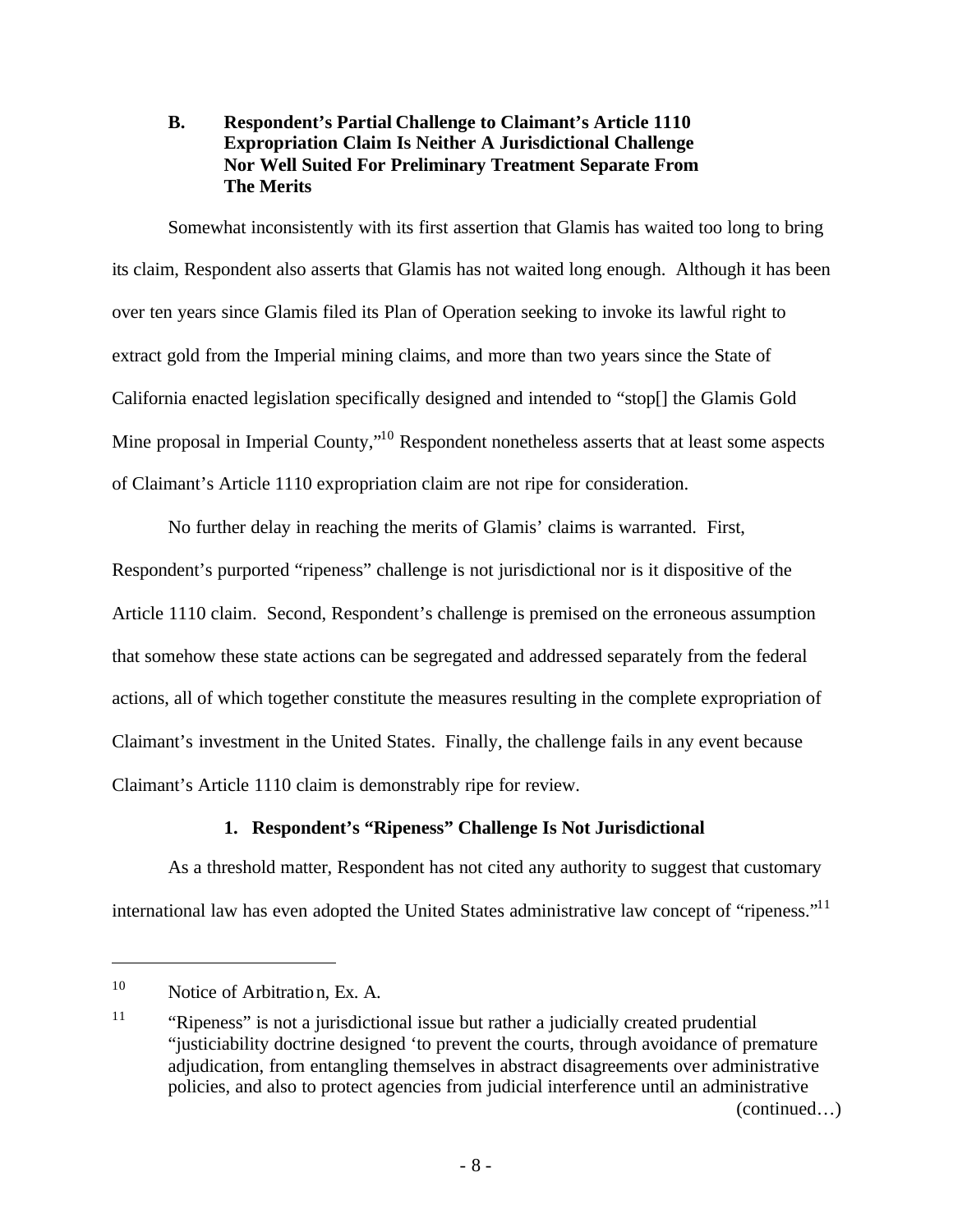In fact, as the International Court of Justice has stated: "While the existence of a dispute does presuppose a claim arising out of the behavior of or a decision by one of the parties, it in *no way* requires that any contested decision must already have been carried into effect."<sup>12</sup> Here, the fact that two years have passed since the confiscatory California statute and regulations were enacted and that neither the federal nor state government authorities have done anything further with Glamis' pending Plan of Operation demonstrates that Claimant has suffered actual damage.<sup>13</sup>

Indeed, another NAFTA Tribunal has confronted and rejected Respondent's attempt to seek preliminary consideration of a similar set of challenges. In *Methanex Corp. v. United States*, for example, Respondent raised seven preliminary objections, two of which – as here – asserted that Claimant could not demonstrate damage from the alleged measures. One, referred to by the Tribunal as Challenge I (No proximate cause), challenged Methanex's claim on the grounds that it had not alleged that the breach was a proximate cause of the damages sought. The other, referred to by the Tribunal as Challenge IV (No loss), asserted – as Respondent here does – that Methanex's claim was not "ripe" because neither the California Bill nor the

<sup>(…</sup>continued)

decision has been formalized and its effects felt in a concrete way . . . .'" *Nat'l Park Hospitality Ass'n v. Dep't of the Interior*, 538 U.S. 803, 807 (2003) (quoting *Abbott Laboratories v. Gardner*, 387 U.S. 136, 148-49 (1967)). On its face, it has no application in the international arbitration context where "jurisdiction" depends exclusively on the consent of the parties.

<sup>12</sup> *Applicability of the Obligation to Arbitrate Under Section 21 of the United Nations Headquarters Agreement of 26 June 1947*, 1988 I.C.J. 12, ¶ 42 (emphasis added).

<sup>&</sup>lt;sup>13</sup> As demonstrated by its first preliminary challenge, were Glamis to wait one more year, it would face Respondent's challenge that the claim was barred by the three year limitation period in Article 1117(2).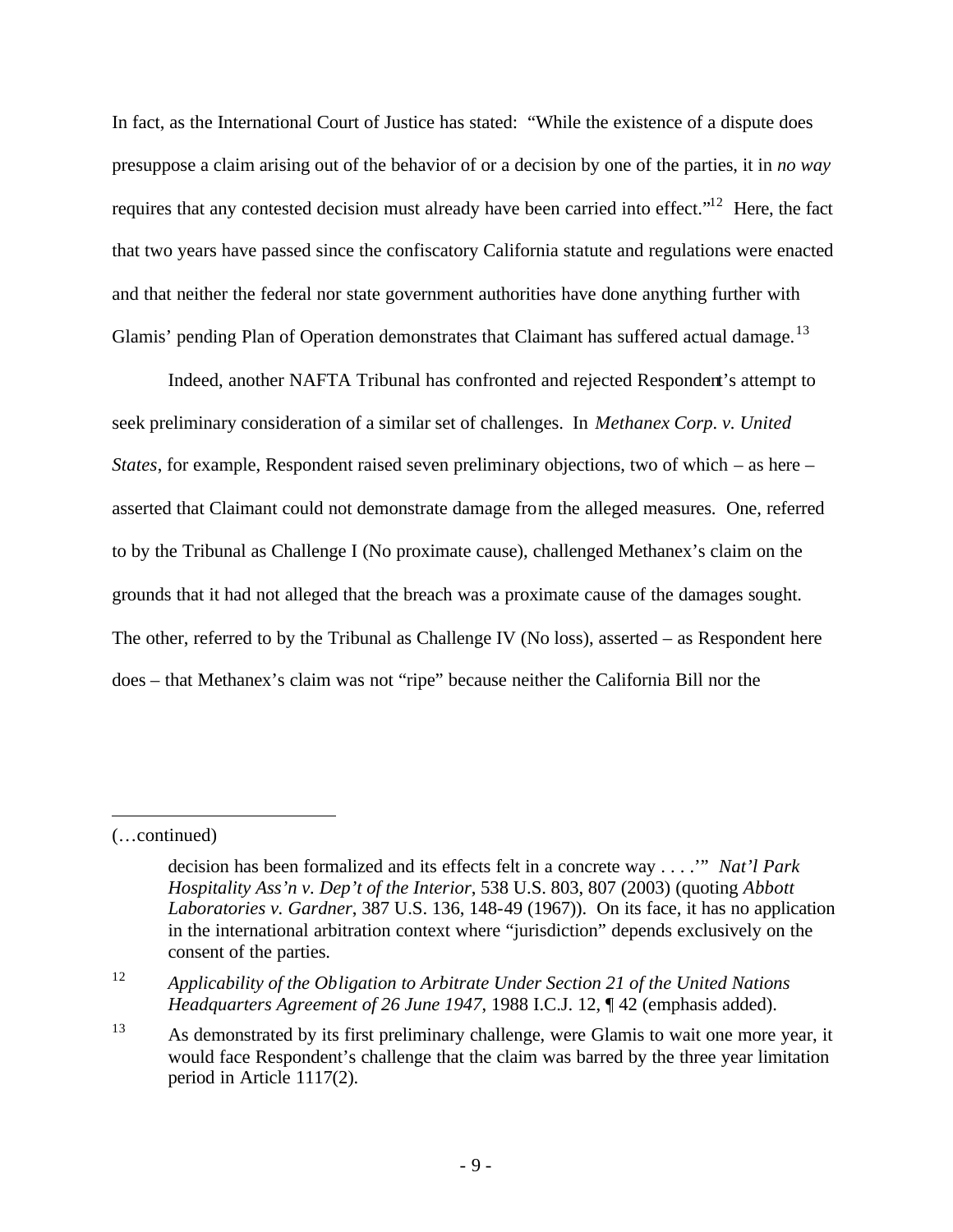California Executive Order had actually effected a ban on the use of MBTE. <sup>14</sup> As explained by the Tribuna l in rejecting Respondent's request to address these (and other) challenges:

> Second, as a jurisdictional challenge, it fails on the wording of Article 1116(1) because it is indisputable that Methanex has made "a claim . . . that [Methanex] has incurred loss and damage"; and in our view, the plain meaning of this provision does not require, as a jurisdictional matter the claimant to prove loss or damage. Third, even if it qualified as a jurisdictional challenge (which in our view, it does not), its legal merits are so intertwined with the factual issues arising from Methanex's case that we would have minded, as a matter of discretion, to join that challenge to the merits under Article 21(4) of the UNCITRAL Arbitration Rules.<sup>15</sup>

Here, there is no question that Claimant's Notice of Arbitration has alleged the loss of its \$15 million investment in developing the Imperial Project Mine as well as the loss of the full value of its mineral property right, previously appraised conservatively at \$50 million (and significantly more at today's \$430 per ounce gold price).<sup>16</sup> Accordingly, Glamis has met the jurisdictional requirement for assertion of a claim under Article 1110, and as the *Methanex*  Tribunal held, Article 1116(1) (identical for these purposes to Article 1117(1) at issue here) does not require proof of causation or damages at this stage. To the extent that there is any substance to Respondent's "ripeness" challenge, it is best suited for resolution by the Tribunal after the parties have had the opportunity to adduce and present complete evidence such that the Tribunal

<sup>14</sup> Memorial on Jurisdiction and Admissibility of Respondent United States of America (*Methanex Corp. v. United States of America ("Methanex"))*, NAFTA/UNCITRAL Case, at 57-62 (Nov. 13, 2000).

<sup>15</sup> *Methanex*, Preliminary Award on Jurisdiction and Admissibility, ¶ 86 (deferring Challenge I to the merits) and ¶ 90 (deferring Challenge IV to the merits) (Aug. 7, 2002).

<sup>16</sup> *See* Notice of Arbitration, at 7 and 11.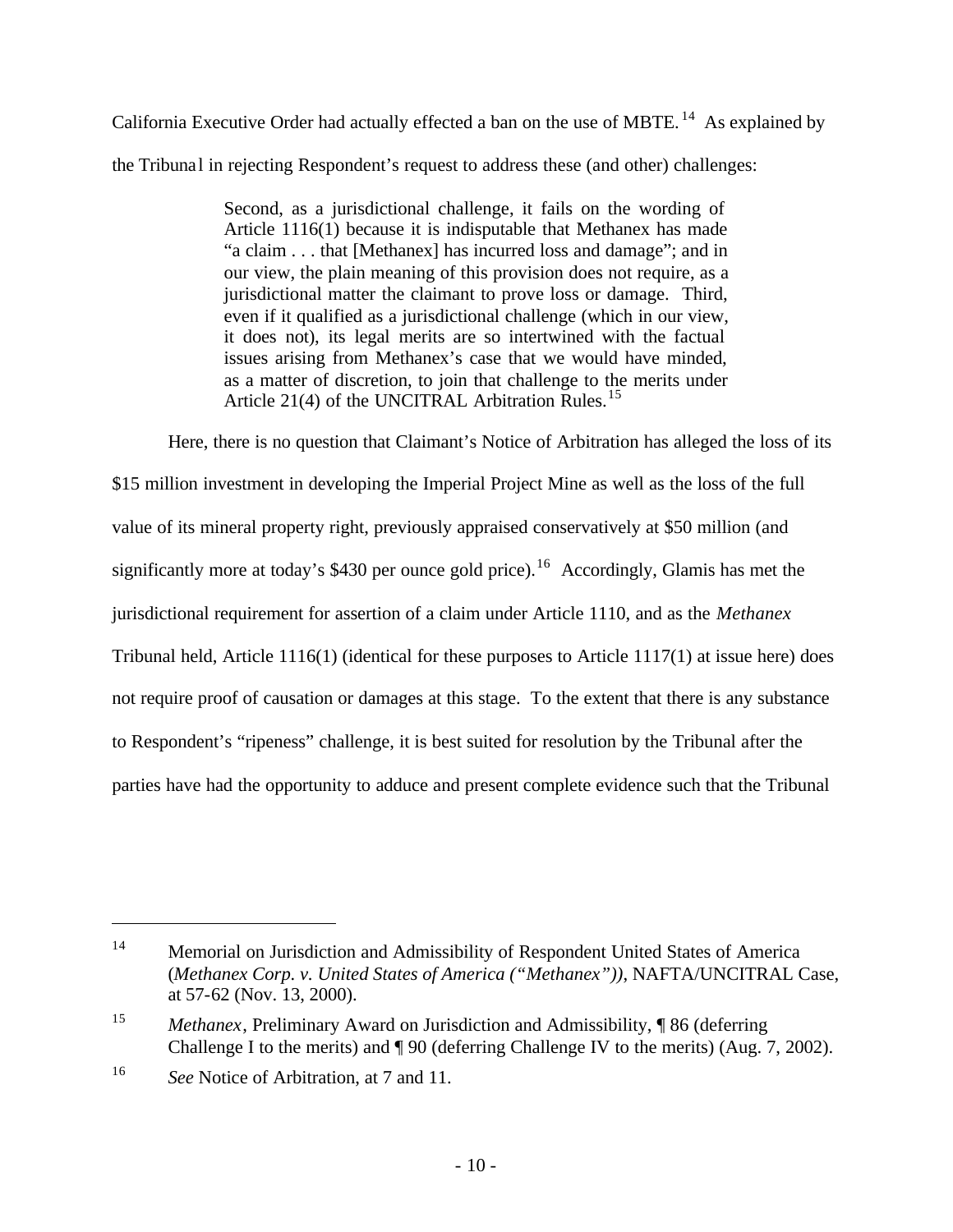may evaluate the dispute on a complete record rather than having to undertake a piecemeal review of isolated portions of the claim.<sup>17</sup>

## **2. The Impact Of The California Statute And Regulation Is Inextricably Intertwined With The Merits**

In any event, Respondent's ripeness challenge is at its core simply an argument that Claimant cannot prove damage resulting from the California statute and regulation. In raising this challenge, Respondent ignores the integrated nature of the federal and state approval process and it further ignores the clear evidence that both the statute and the regulation were adopted with the specific goal of stopping the approval of the Glamis Imperial Mine project, a goal – as Claimant alleges – that these measures already have achieved.

The fact is that the Interior Department's Bureau of Land Management (the federal agency involved) and the Imperial County Planning and Building Department ("ICPBD") frequently have worked in tandem to evaluate proposed mines on federal lands in Imperial County, California. In fact, these entities, along with Claimant's enterprise, executed a Memorandum of Understanding in March 1995 that essentially established that the BLM and

<sup>&</sup>lt;sup>17</sup> The *Methanex* Tribunal noted the practical difficulties in addressing separately challenges to the relevance of particular events or measures: "The Tribunal faces an obvious practical problem in addressing the USA's various [preliminary] challenges. The parties' respective cases raise a large number of disputed issues of fact and law. Apart from any jurisdictional challenges, such issues would be decided by the Tribunal after full hearing on the merits and a complete investigation of the relevant factual evidence and the legal principles to be applied to such evidence . . . . The Disputing Parties have not adduced any factual evidence on disputed issues (nor have they been entitled to do so); and the Tribunal cannot pre-judge any eventual decisions on the merits, still less pre-determine any issue of disputed fact." *Methanex*, Preliminary Award on Jurisdiction and Admissibility*,* ¶ 110.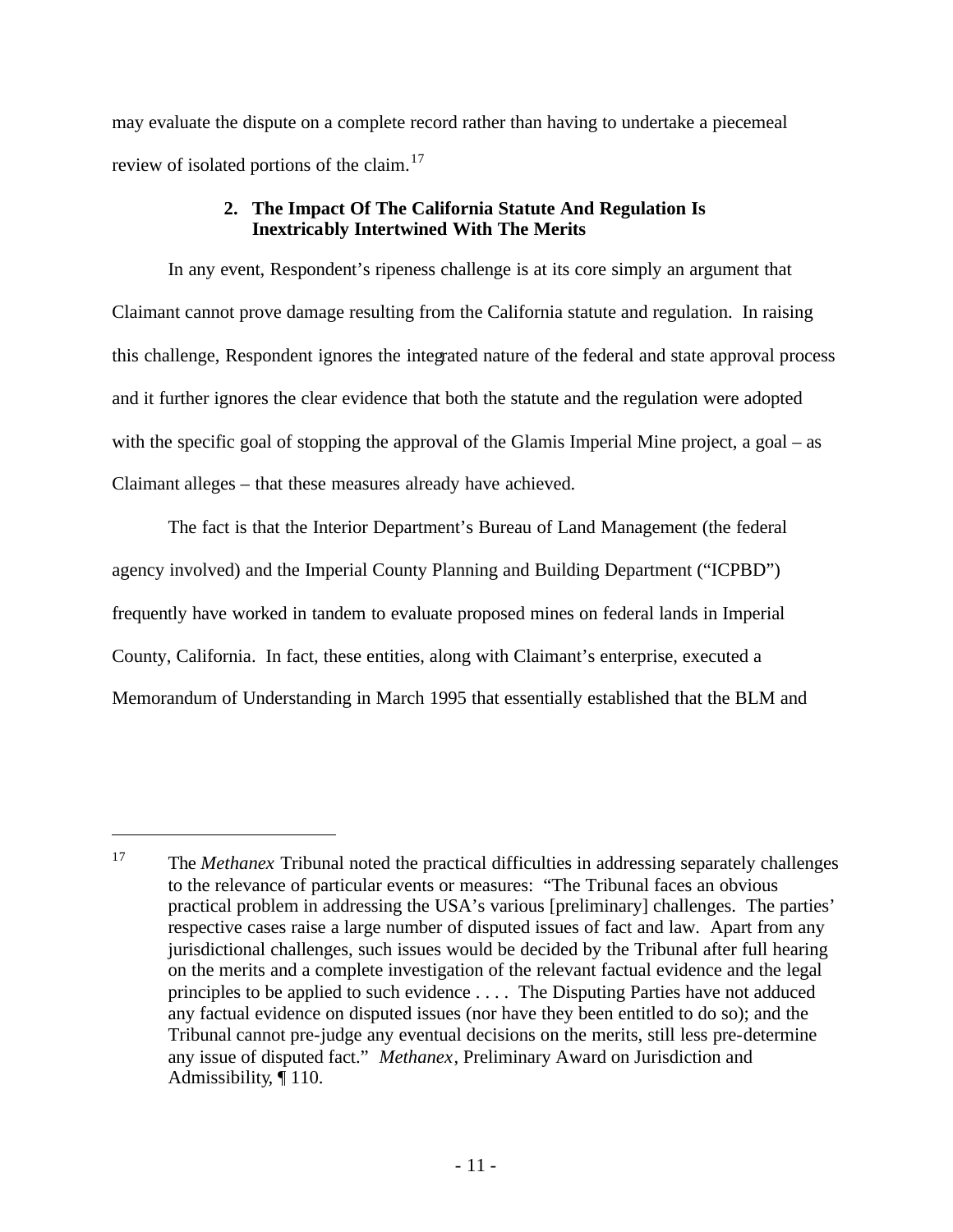ICPBD would jointly prepare an EIS and an EIR at Claimant's expense.<sup>18</sup> As noted in the Notice of Arbitration, the federal and state agencies published for notice and comment two draft EIS/EIRs supporting approval of the Plan of Operations as the "Preferred Alternative" and subsequently (in November 2000) a Final EIS/EIR in which BLM identified "No Action" as the Preferred Alternative.<sup>19</sup> The ICPBD did not concur with BLM's selection, but did note that Claimant's proposed action was the "Environmentally Superior Alternative."<sup>20</sup> In short, the actions of the State of California are part and parcel of the federal evaluation of Claimant's Plan of Operation. It makes no sense to suggest that California's subsequent efforts to shut that approval process down (*i.e.,* the statute and regulation) can be isolated from the federal actions initially denying the Plan of Operation and/or from the subsequent legal limbo in which both the federal and state lead agencies have left Claimant's Plan of Operation thereafter.

This conclusion holds particular force here, as the California statute and regulation undisputedly sought this very result. Again, as noted in the Notice of Arbitration, the sole basis for the emergency December 12, 2002 regulation (later made permanent) was California Governor Davis' direction "to pursue all possible legal and administrative remedies that will assist in stopping the development" of Claimant's Imperial Mine.<sup>21</sup> Likewise, Governor Davis candidly acknowledged upon signing the separate statute on April 7, 2003 that its purpose was to "stop[] the Glamis Gold Mine proposal in Imperial County," because "[t]he reclamation and

<sup>&</sup>lt;sup>18</sup> An EIS is the federal document which assesses compliance with the national Environmental Policy Act of 1969 (and related requirements), and an EIR is the document that assesses compliance with the California Environmental Quality Act (and related requirements).

<sup>19</sup> *See* Notice of Arbitration, at 6-8.

<sup>20</sup> *Imperial Project Final EIS/EIR*, at 2-70 (Sept. 2000).

<sup>21</sup> *See* Notice of Arbitration, at 9.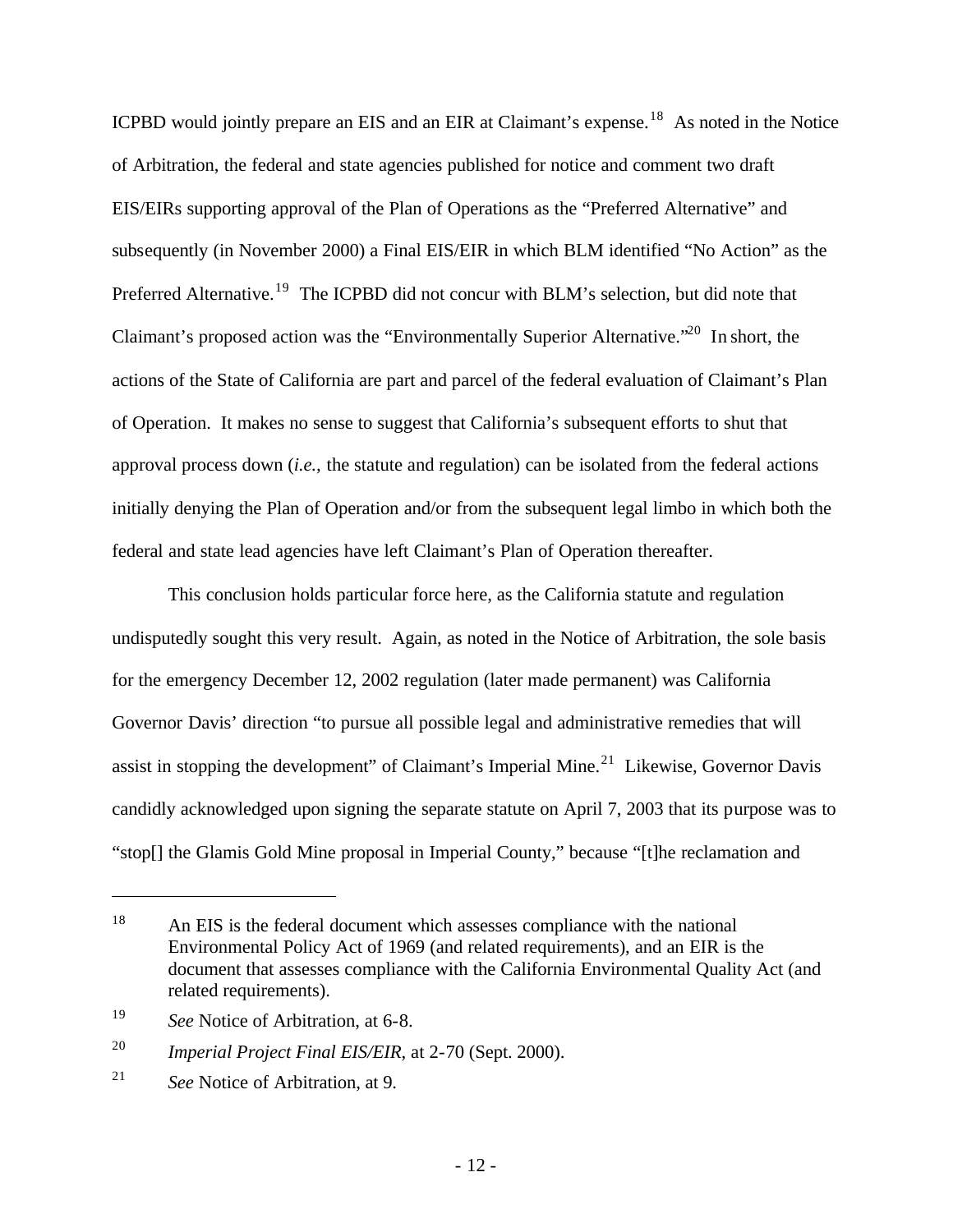backfilling requirements of this legislation would make operation of the Glamis Gold Mine cost prohibitive."<sup>22</sup>

During the merits phase, Respondent may seek to diminish the value of Claimant's Article 1110 claim by suggesting that there are various other regulatory hurdles that, wholly apart from these transparently discriminatory measures, would have precluded commencement of mining operations at the Imperial Mine. On the other hand, Glamis will show that its Plan of Operation with the proposed mitigation measures was fully compliant with applicable federal and state law prior to the enactment of these California measures (and should have been approved well before these intervening events). It will rely, *inter alia*, on the federal and state approvals in numerous other major open pit gold mines in the California Desert Conservation Area without anything approaching complete backfilling requirements – including some within several miles of the proposed Imperial Mine:

- *American Girl Mine* located in Imperial County about 9 miles south of the Imperial Project;
- *Mesquite Mine* located in Imperial County about 10 miles northwest of the Imperial Project with open pits and disturbance about three times larger than the Imperial Project;
- *Picacho Mine* operated in Imperial County by a Glamis affiliate about 8 miles east of the Imperial Project;
- *Briggs Mine* located in nearby Inyo County and approved in 1995 and 1996 notwithstanding Native American "sacred" site allegations;
- *Rand Mine* operated by a Glamis affiliate in nearby Kern County.

The operation and expansion of these nearby mines in the 1980s and 1990s in the

California Desert, and the repeated actions of BLM and the state in approving them, provided

<sup>&</sup>lt;sup>22</sup> *Id.* at 9-10 and Ex. A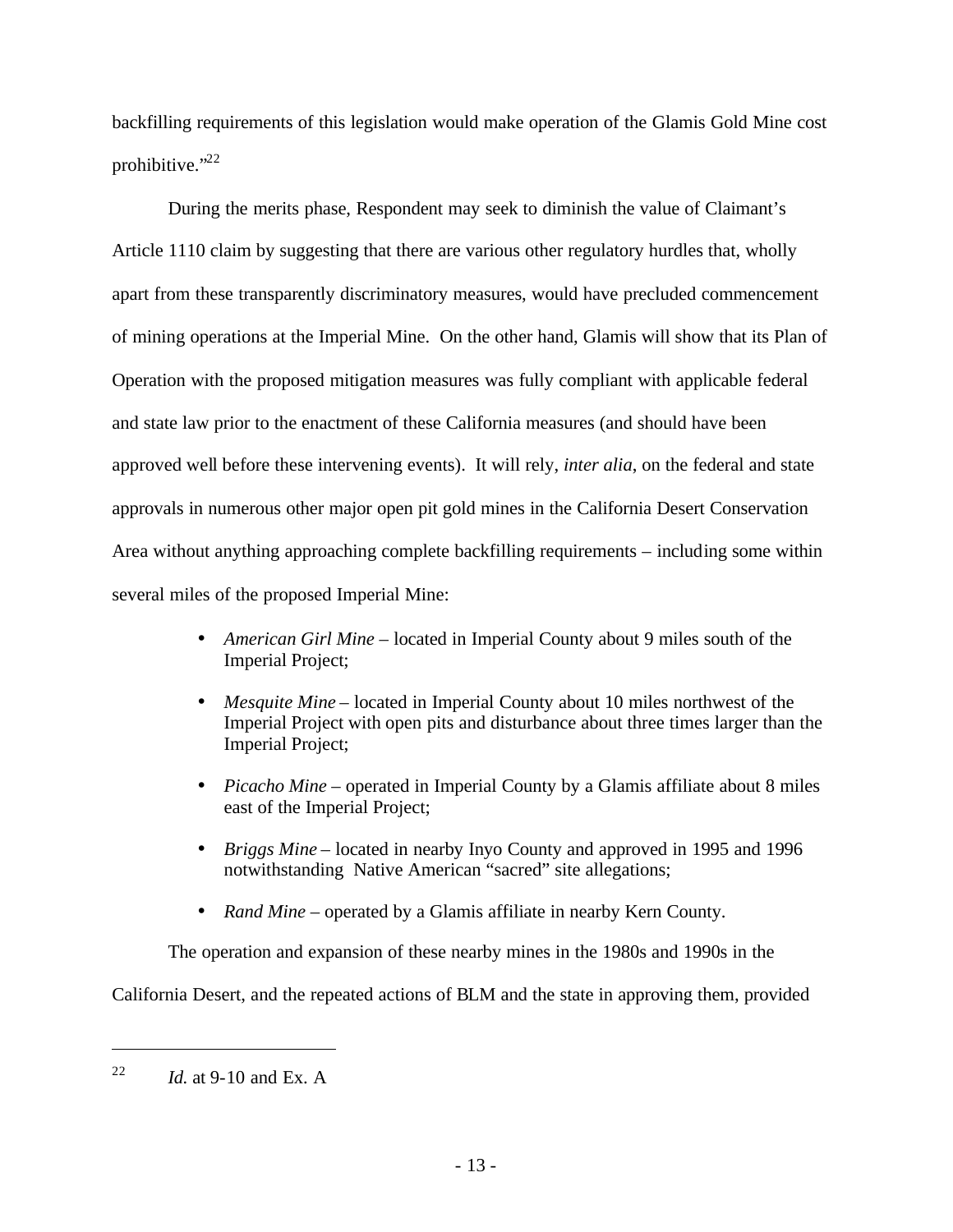Glamis with a sound, reasonable expectation that the Imperial Project would be approved – until the politically driven measures designed expressly to kill the Imperial Mine were imposed.

#### **3. Claimant's Article 1110 Claim Is Ripe for Review**

Finally, even if there were some practical way to isolate certain state actions from the overall state and federal review of Claimant's Plan of Operation for the Imperial Mine, and even if the Tribunal were inclined to apply the U.S. "ripeness" doctrine, the California statute and regulation and their application to the Glamis Imperial Project are clearly ripe for consideration. Neither the statute nor the regulation allow any discretion with respect to the complete backfilling and onerous site regrading requirements. Whether California has applied it through a permit process or not, these unprecedented and mandatory requirements effectively block approval of Glamis' Plan of Operation.

Indeed, this case is quite analogous to *Whitney Benefits, Inc. v. United States*, where the U.S. Claims Court and the Federal Circuit Court of Appeals found that a taking had occurred when Congress enacted measures prohibiting specific surface coal mining in western "alluvial valley floors," and that the issue was ripe for adjudication without further post-enactment administrative proceedings. $^{23}$  The Claims Court specifically rejected the United States'

<sup>23</sup> *See Whitney Benefits, Inc. v. United States*, 18 Cl. Ct. 394 (1989), *aff'd,* 926 F.2d 1169 (Fed. Cir. 1991). In affirming, the Federal Circuit stated in part, as follows: "The government's facile application of the label 'regulatory' and its citation of cases dealing with congressional regulation of the uses of land and other property subject to many uses are inapt here. First, . . . the only property here involved is the right to surface mine a particular deposit of coal. The only possible use of that right is to surface mine that coal. When Congress prohibited the mining of that coal, it did not merely regulate, it took, all the property involved in this case. Second, if . . . [the statute] could somehow be deemed 'regulatory' in this case, it would avail the government nothing, for a regulatory statute that 'goes too far' will be recognized as a taking." *Whitney Benefits*, 926 F.2d at 1172 (quoting *Pennsylvania Coal Co. v. Mahon*, 260 U.S. 393, 415 (1922)).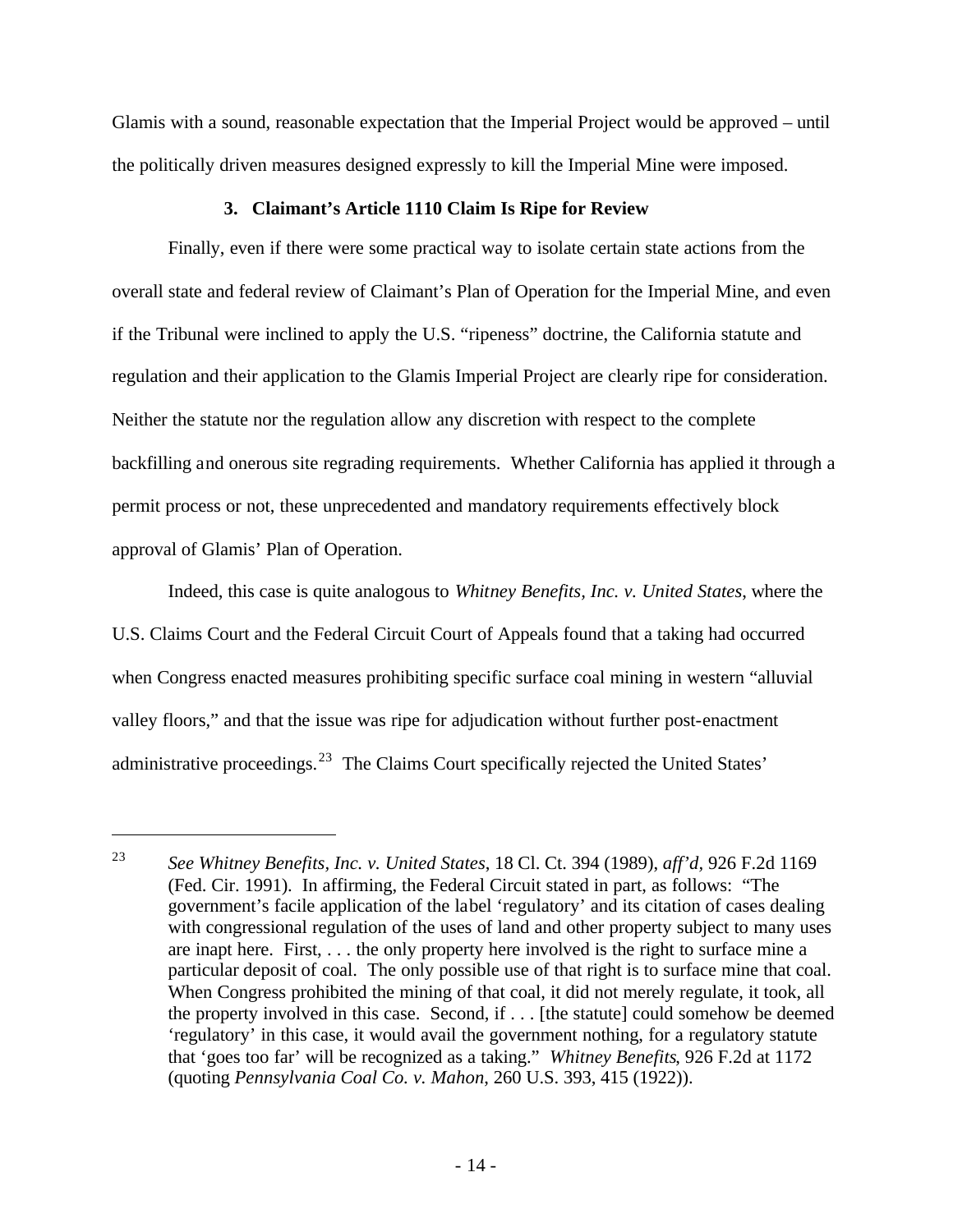argument – similar to its ripeness challenge here – that the property "could not have been taken until their application for a mine permit actually was denied as a result of. . . [the statute's] prohibitions" because such further administrative process would be clearly "futile."<sup>24</sup> The court's holding, rendered after a complete evidentiary trial, is particularly appropriate here:

> *A fortiori*, when a statute is enacted, at least in part, specifically to prevent the only economically viable use of a property, an official determination that the statute applies to the property in question is not necessary to find that a taking has resulted . . . . It makes little sense for Congress to pass SMCRA with the intention that it applied to plaintiffs' property and for defendant to require plaintiffs to obtain an official determination that SMCRA applied to their property before taking could occur. Congressional intent as to the Whitney coal was abundantly clear when it passed SMCRA. Plaintiffs' property was taken as of its enactment.<sup>25</sup>

Similarly nothing in customary international law would require that Glamis perform the

"futile" act of obtaining a further administrative decision on its Plan of Operation in order to perfect and bring its Article 1110 expropriation claim. Indeed, in *Ethyl Corp v. Canada*, the Tribunal acknowledged that international law did not require performance of "futile" acts and applied that concept in refusing to dismiss a NAFTA dispute on the grounds that the Claimant had filed before the expiration of the six-month "cooling off period" in Article 1118.<sup>26</sup>

<sup>24</sup> *Whitney Benefits*, 18 Cl. Ct. at 407.

<sup>25</sup> *Id*.

<sup>26</sup> *Ethyl Corp. v. Canada*, Award on Jurisdiction, NAFTA/UNCITRAL Case, ¶ 84 and n.33 (June 24, 1998) (citing *Finnish Ships Arbitration (Finland v. UK),* Award of May 9, 1934*, reprinted in* 3 R.I.A.A. 1479 (1934) (Finland's failure to appeal to the Court of Appeal did not mean that it had not exhausted local remedies. Such an appeal would have been "obviously futile" because the Court of Appeal could not have reversed the Boards' finding of fact); and *Panevezys-Saldutiskis Railway Case (Estonia v. Lithuania)*, P.C.I.J. Rep., Ser A/B, No. 76, at 18 (1939) ("There can be no need to resort to the municipal court if the result must be a repetition of a decision already given.")).